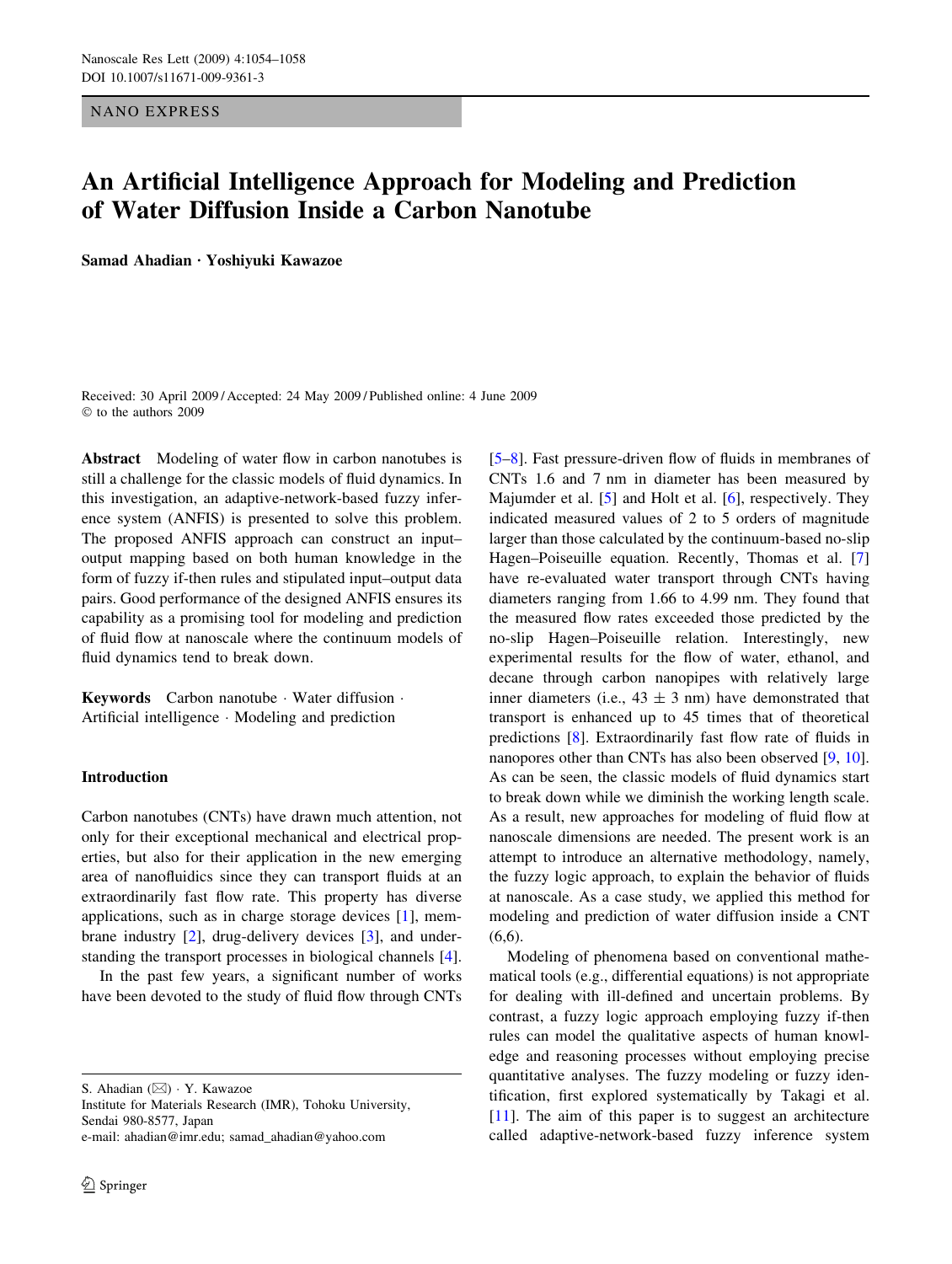<span id="page-1-0"></span>(ANFIS) for modeling and prediction of fluid flow at nanoscale dimensions since it has been suggested to be universal approximator of any continuous function [\[12](#page-4-0)]. Furthermore, it has been shown that the obtained results by the ANFIS approach in estimation of non-linear functions outperform the auto-regressive models and other connectionist approaches, such as neural networks [\[12](#page-4-0)]. ANFIS can serve as a basis for constructing a set of fuzzy if-then rules with appropriate membership functions to generate the stipulated input–output pairs. This architecture was proposed by Jang in 1991 [\[13](#page-4-0), [14](#page-4-0)]. More information regarding the architecture and the performance of ANFIS can be found in the literature [\[12](#page-4-0)]. In what follows, first, performance of an MD simulation of water diffusion through a CNT (6,6) is described. An ANFIS technique is then employed for modeling and prediction of this phenomenon. Finally, some benefits of the designed ANFIS are detailed.

### Model and MD Simulation

To show the diffusion of water molecules in CNTs, a CNT  $(6,6)$  (13.4 Å long and 8.1 Å in diameter) was solvated in a cubic box (Box length  $L = 32.06 \text{ Å}$ ) of 1,034 TIP3P water molecules [[15\]](#page-4-0). The MD simulation was performed using Discover, which is a molecular modeling software package implemented with Materials Studio 4.2 [\[16](#page-4-0)]. In this investigation, the force field used to model the interatomic interactions was the consistent-valence force field (CVFF). The MD simulation was done at the NVT statistical ensemble (i.e., a constant number of particles, volume and temperature). The temperature was kept constant at 300 K using a Nosé-Hoover thermostat  $[17, 18]$  $[17, 18]$  $[17, 18]$ . The cell multipole method [[19\]](#page-4-0) was employed for the non-bond summation method. A time step of 2 fs was used and structures were sampled every 1 ps. The overall time of the simulation was set to be 50 ns.

Initially, the CNT was in the center of the bath of water molecules. However, the nanotube was free and could be displaced. During the simulation time (i.e., 50 ns), it was observed that water molecules penetrated into the CNT and passed through it in such a way that the CNT remained occupied by an average of about five water molecules during the whole period of 50 ns. During the simulation time, an average of about 17 water molecules per nanosecond entered the nanotube and left the other side. It yields an average volumetric flow rate of about 50.4  $\times$  $10^{-14}$  cm<sup>3</sup> s<sup>-1</sup>, which is comparable to the reported water diffusion rate through a channel of the transmembrane protein aquaporin-1 [[20\]](#page-4-0). As a result, our MD simulation showed good agreement with experimental results.

#### Results and Discussion

Now, let us define the flow rate of water molecules as the number of water molecules entering the CNT on one side and leaving the other side per nanosecond. Using the simulation described earlier, the flow rate of water molecules as a function of time was recorded. This correlation is shown in Fig. 1. In the following section, the applicability of the ANFIS approach for modeling and prediction of the flow rate of water molecules as a function of time, which is demonstrated in Fig. 1, is put to test. In other words, we attempted to find the unknown function  $Y = F(X)$  with the aid of the ANFIS approach, where  $Y$  is defined as the values of the flow rate of water molecules and X stands for the corresponding time values. The Fuzzy Logic Toolbox embedded in MATLAB 7.0 [[21\]](#page-4-0) is used for modeling and prediction of the flow rate of water molecules as a function of time. The input layer of the ANFIS consists of the time while the output layer of the ANFIS corresponds to the flow rate. The known values of the function up to the point  $Y = X$  are used to predict the value at some point in the future  $Y = X + P$ . The standard method for this type of prediction is to create a mapping from D points of the function spaced  $\Delta$  apart, that is,  $(Y(X - (D-1)\Delta), \ldots,$  $Y(X - \Delta), Y(X)$ , to a predicted future value  $Y(X + P)$ . To this end, all recorded data set was divided into 6 parts. The first 5 parts of pairs (i.e., training data set) were used for training the ANFIS while the remaining 1 part of pairs (i.e., checking data set) were used for validating the identified model. Here, the value  $\Delta$  was selected to be 1. Therefore, we had 4 inputs. In order to achieve an effective ANFIS, all



Fig. 1 Plot of the flow rate of water molecules through a CNT (6,6) as a function of time resulting from the molecular dynamics (MD) simulation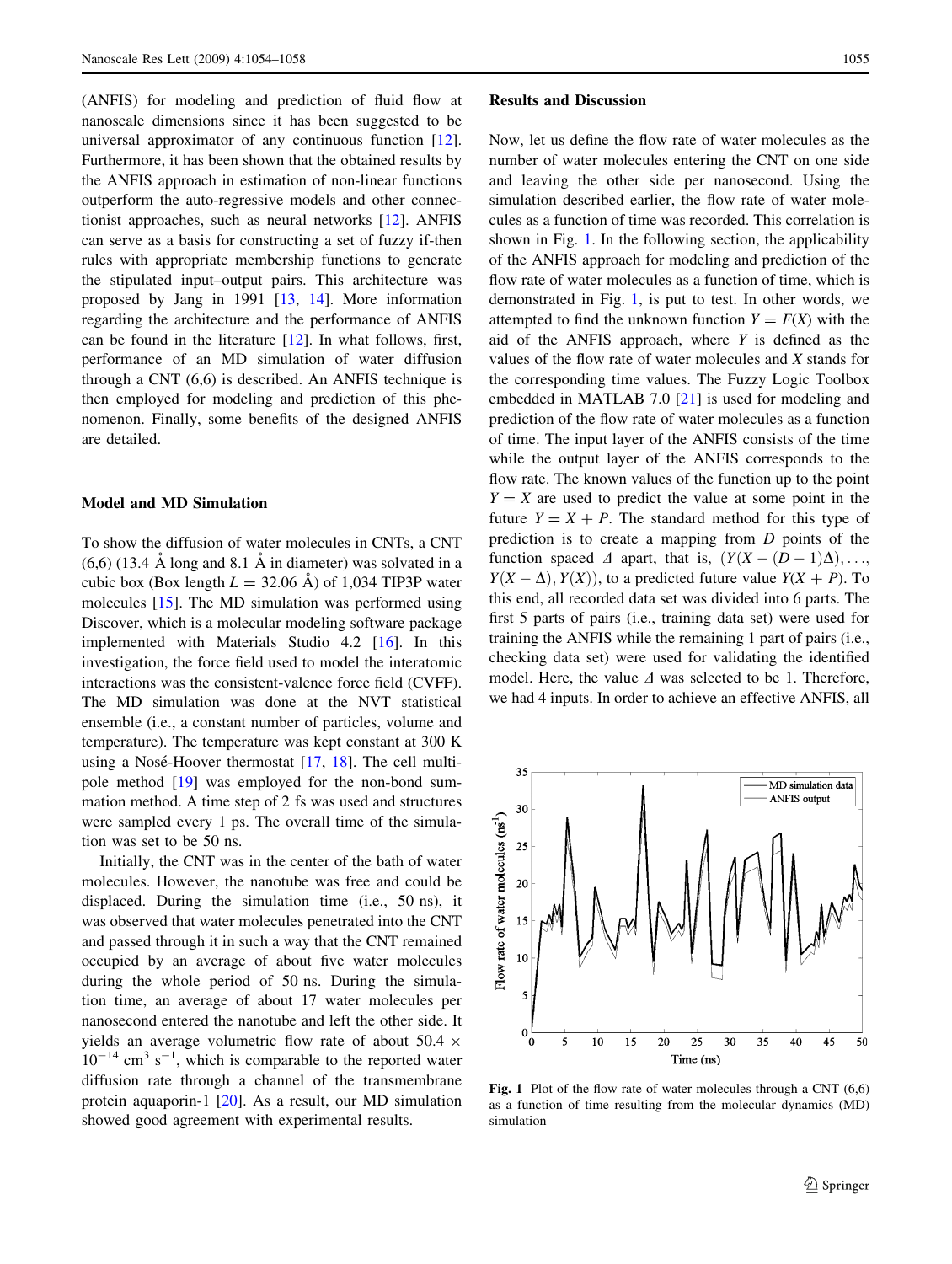data sets are needed to be normally preprocessed using an appropriate transformation method. It has been reported that the ANFIS systems trained on transformed data sets achieve better performance and faster convergence in general. There are many transformation procedures that can be applied to a data set  $[22]$  $[22]$ . In this study, the all data sets (i.e., training and checking data sets) were individually transformed with the log function, which has the following equation [\[23](#page-4-0)]:

$$
z_{\text{trn}} = a \log_{10}(\text{trn} + b)
$$

$$
z_{\text{chk}} = a \log_{10}(\text{chk} + b)
$$

where  $z_{\text{trn}}$  and  $z_{\text{chk}}$  are the transformed values of the training and checking data sets, a is an arbitrary constant (Here  $a = 4$ ), and b is set to 1 to avoid the entry of zero in the log functions. The number of membership functions assigned to each input of the ANFIS was arbitrarily set to 2, therefore the rule number is 16. The ANFIS used here contains a total of 104 fitting parameters, of which 24 are premise parameters and 80 are consequent parameters. Notice that the number of membership functions, which was chosen to be 2 is the maximum number to obtain the maximum performance of the designed ANFIS since we should take care of overtraining. In a sense, the so-called "overtraining" term indicates that a given ANFIS adapts itself too well to the training data set in such a way that further improvement based on the training data set not only impairs more accurate predictions of the checking data set but may also have adverse effects on those predictions. Note that in the case of overtraining, usually the total number of fitting parameters in the ANFIS is more than the number of pairs in the training data set. The root mean squared error (RMSE) was used in order to assess the accuracy of the actual output in comparison with the one predicted by the ANFIS. Indeed, this statistical parameter does measure the correlation between the target values (i.e., the flow rate of water molecules resulting from the MD simulation) and the corresponding values predicted by the ANFIS. Note that for a perfect correlation, RMSE should be 0. After 200 epochs, we had  $RMSE_{trn}$ , and RMSEchk equal zero (note that the designed ANFIS yielded  $RMSE_{\text{trn}} = 0.4289 \text{ ns}^{-1}$  and  $RMSE_{\text{chk}} = 0.4840 \text{ ns}^{-1}$ . Since these values have not a real physical meaning, they were reported with only one significant digit). It should be noted that the so-called ''epoch'' term means the presentation of each data set to the ANFIS and the receipt of output values. After 200 epochs, we obtained 200 RMSE values for both training and checking data sets. In order to check whether the difference between two RMSE values is significant, we did use the t-test. As you know, the t-test assesses whether the means of two data sets are statistically different from each other. The result showed that with a probability more

than 95%, the difference between two RMSE values is not significant. During repeated epochs, it was observed that the RMSE monotonically declines for both data sets (i.e., training, and checking data sets). Eventually, it reaches a value less than 0.5 after 200 epochs. The correlated function, namely,  $Y = F(X)$ , using the ANFIS approach is also showed in Fig. [1](#page-1-0). As can be seen, the designed ANFIS has a very good performance to depict the behavior of water inside the CNT. In addition, since both RMSEs are very small, we conclude that the proposed ANFIS has captured the essential components of the underlying dynamics. In other words, the designed ANFIS can successfully model and predict the flow rate of water molecules through the CNT as a function of time, which has been derived by the MD simulation. The resulting 16 fuzzy if-then rules are listed below.

If input1 is MF1 and input2 is MF1 and input3 is MF1 and input4 is MF1, then output  $= \vec{c}_1 \cdot \vec{Y}$ If input1 is MF1 and input2 is MF1 and input3 is MF1 and input4 is MF2, then output  $= \vec{c}_2 \cdot \vec{Y}$ If input1 is MF1 and input2 is MF1 and input3 is MF2 and input4 is MF1, then output  $= \vec{c}_3 \cdot \vec{Y}$ If input1 is MF1 and input2 is MF1 and input3 is MF2 and input4 is MF2, then output  $= \vec{c}_4 \cdot \vec{Y}$ If input1 is MF1 and input2 is MF2 and input3 is MF1 and input4 is MF1, then output  $= \vec{c}_5 \cdot \vec{Y}$ If input1 is MF1 and input2 is MF2 and input3 is MF1 and input4 is MF2, then output =  $\vec{c}_6$ .  $\vec{Y}$ If input1 is MF1 and input2 is MF2 and input3 is MF2 and input4 is MF1, then output  $= \vec{c}_7 \cdot \vec{Y}$ If input1 is MF1 and input2 is MF2 and input3 is MF2 and input4 is MF2, then output =  $\vec{c}_8 \cdot \vec{Y}$ If input1 is MF2 and input2 is MF1 and input3 is MF1 and input4 is MF1, then output  $= \vec{c}_9 \cdot \vec{Y}$ If input1 is MF2 and input2 is MF1 and input3 is MF1 and input4 is MF2, then output  $= \vec{c}_{10}.\vec{Y}$ If input1 is MF2 and input2 is MF1 and input3 is MF2 and input4 is MF1, then output =  $\vec{c}_{11}$ . Y If input1 is MF2 and input2 is MF1 and input3 is MF2 and input4 is MF2, then output  $= \vec{c}_{12} \cdot \vec{Y}$ If input1 is MF2 and input2 is MF2 and input3 is MF1 and input4 is MF1, then output  $= \vec{c}_{13}.\vec{Y}$ If input1 is MF2 and input2 is MF2 and input3 is MF1 and input4 is MF2, then output  $= \vec{c}_{14}.\vec{Y}$ If input1 is MF2 and input2 is MF2 and input3 is MF2 and input4 is MF1, then output  $= \vec{c}_{15} \cdot \vec{Y}$ If input1 is MF2 and input2 is MF2 and input3 is MF2 and input4 is MF2, then output =  $\vec{c}_{16}$ . Y

where  $\vec{Y} = [Y(X-3), Y(X-2), Y(X-1), Y(X), 1]$  and  $\vec{c}_i$  is the *i*th row of the following consequent parameter matrix C: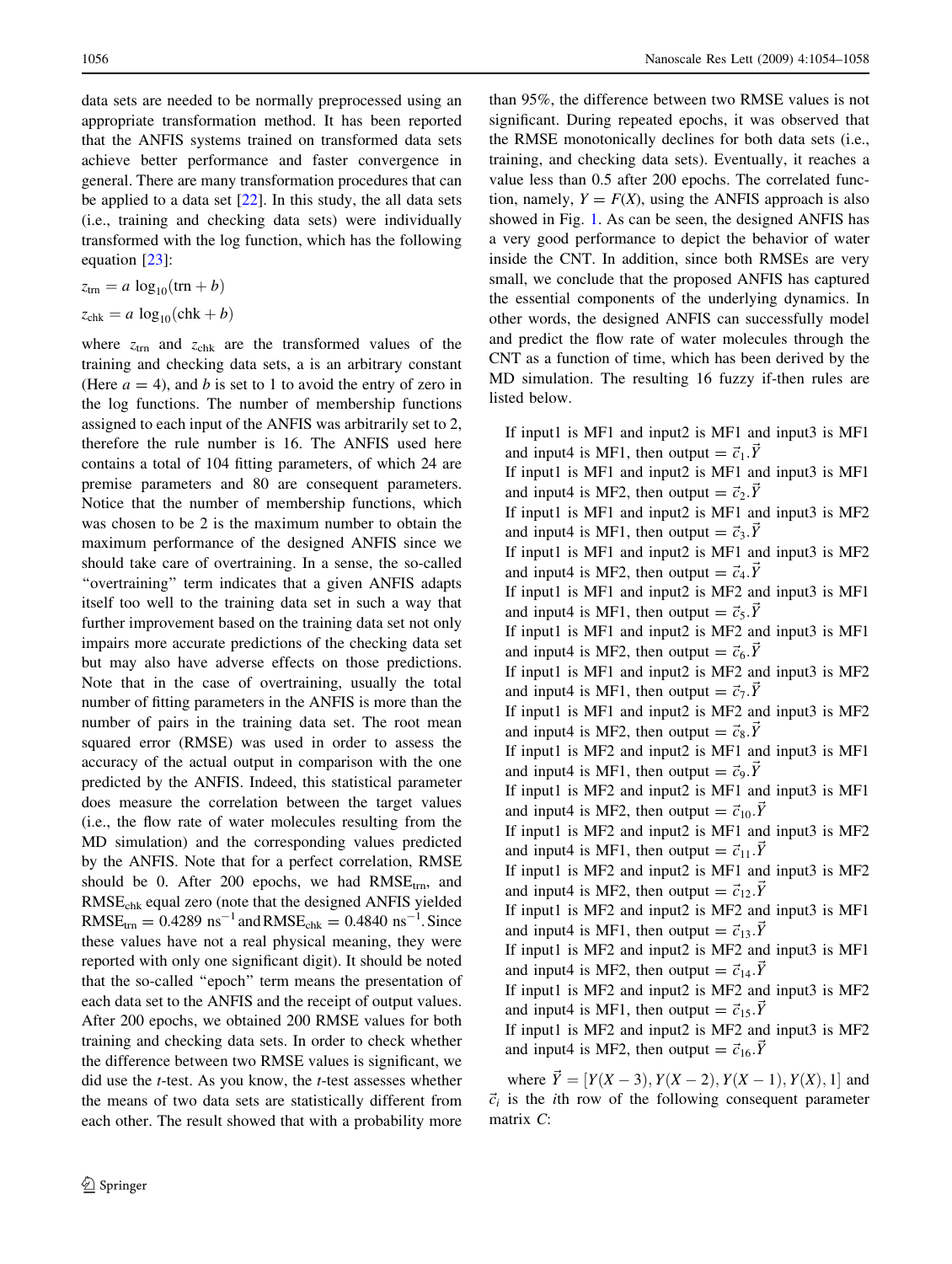|       | 0.047   | 0.1534  | 0.1532  | 0.1564  | 0.03197  |  |
|-------|---------|---------|---------|---------|----------|--|
|       | 0.04419 | 0.08022 | 0.08127 | 0.08678 | 0.01689  |  |
|       | 0.03298 | 0.05375 | 0.05621 | 0.05329 | 0.01111  |  |
|       | 0.03076 | 0.03841 | 0.04153 | 0.04316 | 0.008044 |  |
|       | 0.03429 | 0.06251 | 0.05832 | 0.05861 | 0.01225  |  |
|       | 0.02821 | 0.03883 | 0.03552 | 0.03957 | 0.00755  |  |
|       | 0.03316 | 0.04254 | 0.04285 | 0.03656 | 0.00795  |  |
|       | 0.01982 | 0.02382 | 0.02454 | 0.0241  | 0.004572 |  |
| $c =$ | 0.2703  | 0.298   | 0.2951  | 0.2938  | 0.06008  |  |
|       | 0.2943  | 0.2998  | 0.3016  | 0.3334  | 0.06233  |  |
|       | 0.2338  | 0.2381  | 0.2571  | 0.2303  | 0.04887  |  |
|       | 0.217   | 0.2157  | 0.2369  | 0.2465  | 0.04491  |  |
|       | 0.2521  | 0.2776  | 0.2485  | 0.2436  | 0.0518   |  |
|       | 0.232   | 0.2472  | 0.2185  | 0.2515  | 0.04678  |  |
|       | 0.2527  | 0.2831  | 0.2832  | 0.2367  | 0.0519   |  |
|       | 0.1445  | 0.1573  | 0.1612  | 0.1583  | 0.0299   |  |

The linguistic labels MF1<sub>i</sub> and MF2<sub>i</sub> ( $i = 1$  to 4) are defined by the bell membership function (with different parameters  $a, b,$  and  $c$ ):

$$
\mu_A(x) = \frac{1}{1 + \left[\left(\frac{x - c}{a}\right)^2\right]^b} \tag{1}
$$

Table 1 also lists the linguistic labels and the corresponding consequent parameters in Eq. 1. Each of these parameters has a physical meaning:  $c$  determines the center of the membership function,  $a$  is the half width of the membership function and  $b$  (together with  $a$ ) controls the slopes at the crossover points (where the membership function value is 0.5). An example of the bell membership function is showed in Fig. 2.

Indeed, in this case study, the MD simulation can explain the observed phenomenon (i.e., the water flow inside the CNT). However, it would be so difficult to explain and interpret this phenomenon, if we consider other parameters such as temperature, pressure, shape, length, etc., as a variable parameter. In the latter case, the MD simulation is just able to draw a picture of the phenomenon and it is not able to tell us about the effect of each

Table 1 Membership functions and consequent parameters of the designed adaptive-network-based fuzzy inference system (ANFIS)

| Membership function type     | a      | h     | $\mathfrak c$ |  |
|------------------------------|--------|-------|---------------|--|
| $MF1_{input1}$               | 2.944  | 2.081 | $-0.08093$    |  |
| $MF2_{input1}$               | 3.087  | 2     | 6.116         |  |
| $\text{MF1}_{\text{input2}}$ | 1.155  | 1.995 | 4.089         |  |
| $MF2_{input2}$               | 0.946  | 2.01  | 6.23          |  |
| $MF1_{input3}$               | 1.159  | 1.995 | 4.092         |  |
| $MF2_{input3}$               | 0.9382 | 2.013 | 6.245         |  |
| $MF1_{input4}$               | 1.151  | 1.993 | 4.082         |  |
| $MF2_{input4}$               | 0.974  | 2.01  | 6.22          |  |



Fig. 2 An example of the bell membership function (Here,  $a = 2$ ,  $b = 4$ , and  $c = 6$ )

parameter on the phenomenon, the effect of combined parameters (e.g., pressure and temperature together), etc. On the other hand, modeling of this phenomenon using the ANFIS approach would provide us invaluable information in the analysis of the process (e.g., the underlying physical relationships among influencing parameters) and therefore design of new applications. Therefore, this methodology holds potential of becoming a useful tool in modeling and predicting the behavior of molecular flows through the CNTs (or generally nanoscale dimensions). In addition, the proposed ANFIS has the following advantages:

- 1) If the human expertise is not available, we can still set up intuitively reasonable initial membership functions and start the learning process to generate a set of fuzzy if-then rules to approximate a desired data set.
- 2) An ANFIS is able to learn and therefore generalization. Generalization refers to the production by the ANFIS of reasonable outputs for inputs not encountered during the training process. The generalization ability comes from this fact that while the training process is occurring, the checking data set is used to assess the generalization ability of the ANFIS. As a result, a well-designed ANFIS is capable of producing reliable output(s) for unseen input(s). Just imagine that the ANFIS approach could give us the reliable results for unseen cases, which are so difficult to perform by the computer simulations and to do by experiments. In addition, in those cases, which we can perform computer simulations and/or experiments, using a designed ANFIS is much faster and easier than doing computer simulations and/or experiments since doing a corresponding experimental work is a difficult task and takes much time and cost and using computer simulations also take much time in the order of several days with the aid of a supercomputer. However, a designed ANFIS can be run on a normal personal computer.
- 3) An ANFIS ignores a relatively large amount of noise or variations in solving problems while it derives